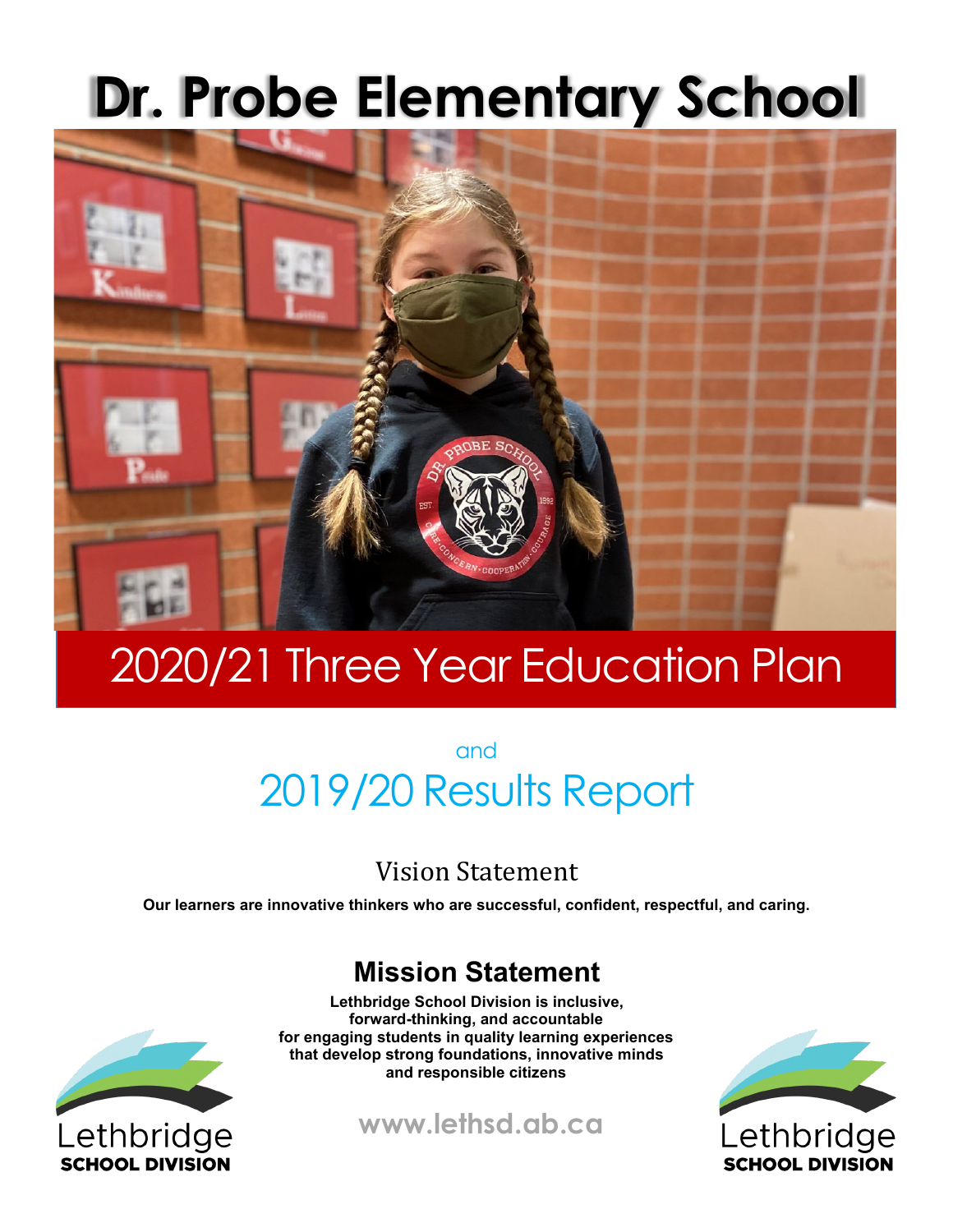## **Lethbridge School Division Priority: Achievement**

#### **OUTCOMES:**

- Students achieve student learning outcomes with strong foundational skills in literacy and numeracy.

#### **PROVINCIALGOALS**

- Alberta's students are successful. - First Nations, Métis and Inuit

students in Alberta are successful. - Alberta has excellent teachers,

school leaders and school authority leaders.

- Alberta's education system is well governed and managed.

# - Teachers possess a deep understanding of pedagogy that develops literacy and numeracy.

- Students are lifelong learners possessing the skills and attributes to successfully transition within the system and to further education, credentialing or the world of work.

- First Nations, Metis and Inuit student achievement relative to provincial standards will improve.

- School administrators are highly skilled in all areas of the School Leader Quality Standard.
- Teachers are highly skilled in all areas of the Teaching Quality Standard.
- Support staff possess the knowledge, skills and attributes to support student success and create optimal learning environments.
- Effective learning and teaching is achieved through collaborative leadership and structures that build capacity to improve within and across schools.
- A comprehensive wellness approach promotes well-being and fosters learning.
- The education system demonstrates collaboration and engagement to further Division priorities.

- Effective management of growth and capacity building to support learning spaces and the provision of programs.

## Performance Measures

Students achieve student learning outcomes and demonstrate proficiency in literacy and numeracy.

Teachers effectively engage students and instructional practice reflects the Teaching Quality Standard.

#### Strategies:

#### Literacy and Numeracy

- Evidence-informed instruction using standardized assessments in Literacy and Numeracy; embedded collaborative time with grade level team to reflect and respond to data
- Continued work with lead teachers on best practices (Number Talks, Number Fluency, Writing Continuum and Thinking Routines)

Universal Design for Learning

- Push-In supports
- Focus on UDL with whole staff (Ex: lesson planning- Start from access, build on challenge; Providing multiple means of engagement, representation, action & expression)
- Refine Response to Instruction and Intervention; collective response to student needs
- Professional Development with Elementary Indigenous Education Teacher to support with accessing resources, weaving in Indigenous content and valuing perspectives connected to Indigenous Ways of Knowing

#### Wellness

- Wellness Team providing universal instruction on mental health, wellness and self-regulation to all students to build common language, understanding and skills
- Focus on safety and positive connections as a school
- Embedded collaborative time, timetable which supports optimal break time for teachers
- Student Leadership opportunities provided; leadership skills taught and practiced that align with the 4 C's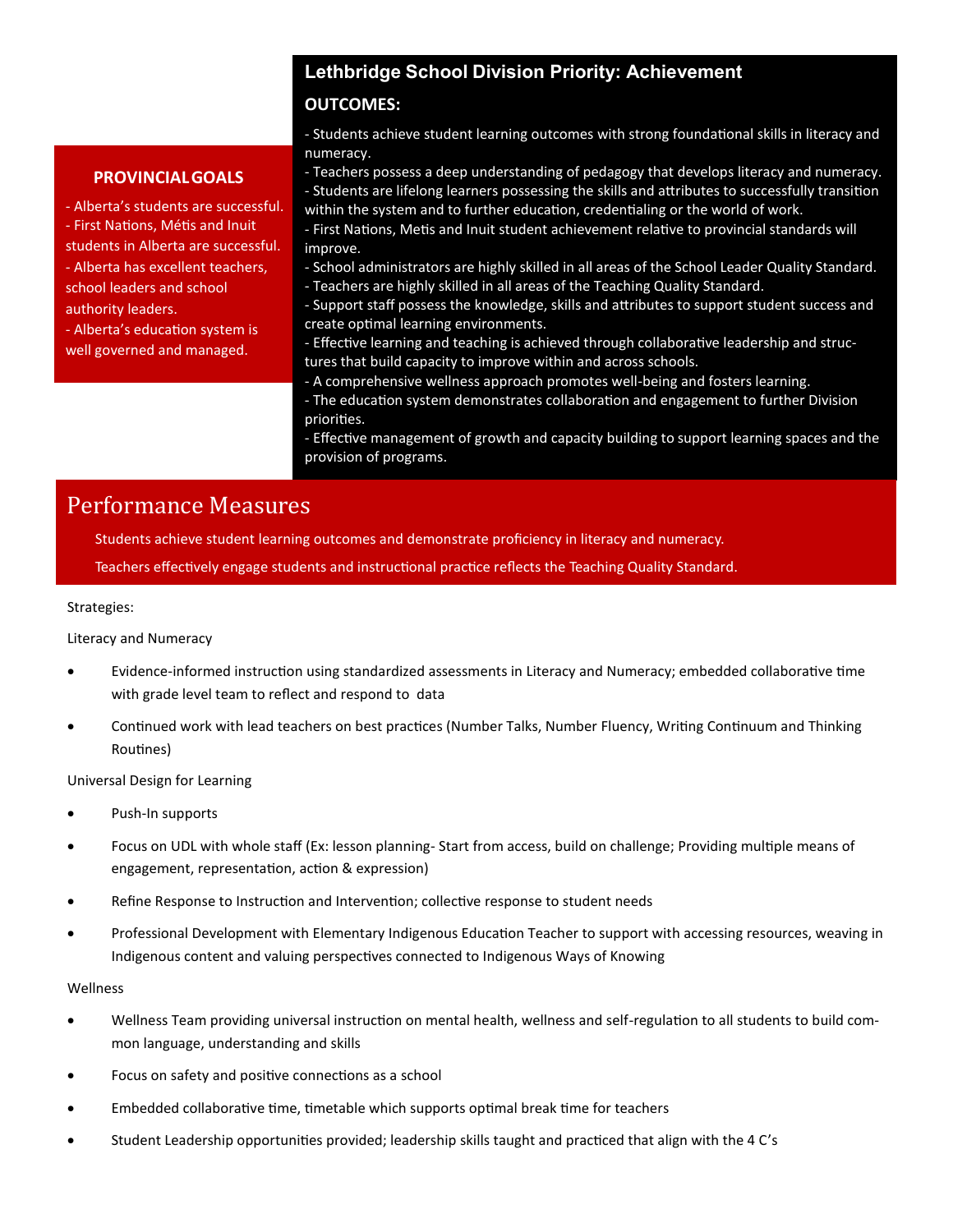#### **PROVINCIALGOALS**

- Alberta's students are successful. - First Nations, Métis and Inuit students in Alberta are successful. - Alberta has excellent teachers, school leaders and school authority leaders.

#### **Lethbridge School Division Priority: Inclusion**

OUTCOMES:

- Schools are welcoming, caring, respectful and safe learning environments. - Schools are inclusive learning environments where all students are able to grow as learners.

## Performance Measures

Improvement on the continuum of the Indicators of Inclusive Schools.

Students model the characteristics of active citizenship.

Students are safe at school, learning about the importance of caring and respect for others, and are treated fairly at school.

#### Strategies:

- Aligning school vision with 4Cs (Care, Concern, Collaboration & Courage)
- Student leadership program inspired by the 4Cs
- Universal counselling focus on well-being and mental health of students

OUTCOMES:

• RTI supports focused on classroom-based interventions

#### **Lethbridge School Division Priority: Innovation**

#### **PROVINCIALGOALS**

- Alberta's students are successful. - Alberta has excellent teachers, and school and school authority leaders.

- Learners (students, staff, parents) demonstrate the attributes of innovation, creativity and critical thinking in a concept-based learning environment.

- Breadth of program choice in flexible delivery structures provide opportunities for students to explore and grow as learners.

- All learners (students, staff, parents) use technology effectively as creative and critical thinkers capable of accessing, sharing and creating knowledge.

### Performance Measures

Opportunity for students to receive a broad program of studies, Students demonstrate the knowledge, skills and attitudes necessary for lifelong learning.

#### Strategies:

- Online instruction of students focused on comprehensive curricular outcomes
- Combined-grade classes to optimize student demographics and foster opportunities for collaboration and growth in response to reconfiguration as a result of at-home learning allocations
- Fundraising goal to replace student laptop carts to increase the availability of technology to students
- Using division supported technology platforms to connect across grade-levels and learning modalities
- Using Concept-Based Instruction to develop surface, deep and transfer of learning
- Supporting a whole school culture where mistakes are a source of learning, focus on the learning process and persevere through challenges
- Increase lessons which provide multiple means of engagement, representation, action & expression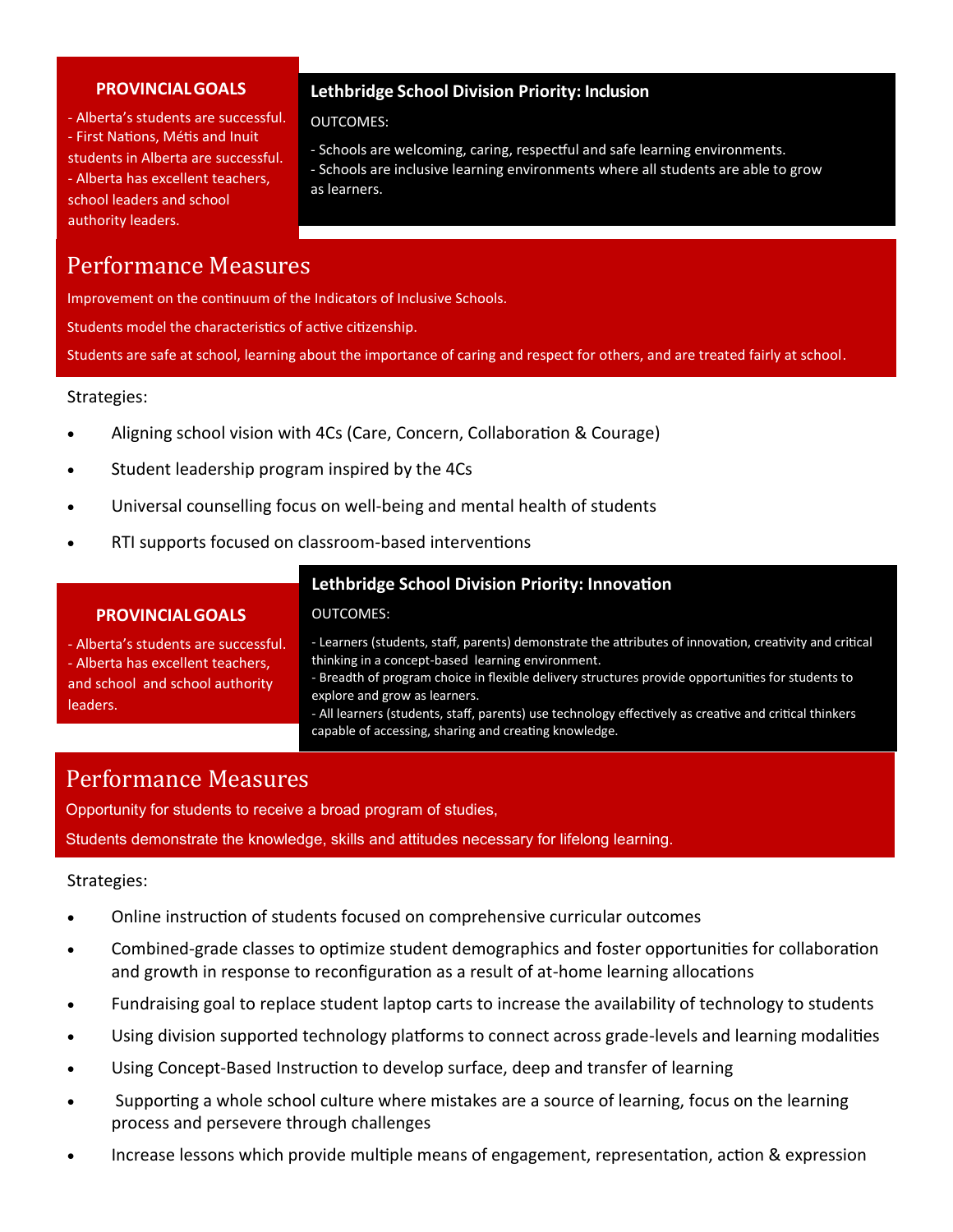#### **School Priority: Wellness**

Outcomes: To promote and support a safe and caring learning environment through a focus on the mental health and wellbeing of staff and students

### Performance Measures

- Staff feel supported in their teaching and instructional practice
- Students feel safe and cared for in their learning environment

#### Strategies:

- Increased planning and engagement time for staff
- Professional development opportunities focused on wellbeing
- Universal and Targeted instruction of wellness practices for students
- Recognition programs for staff and students
- Admin participate in embedded collaborative time to support teachers and instructional practices
- Collaborative support of all students (shared responsibility for the success of all students, push-in supports)
- Strength-based learning environments fostering a growth mindset
- Learning and regulation tools/supports in classroom accessible to all students
- Zones of Regulation (students reflect on their emotional regulation and identify what they need to return to a calm and alert state for learning)
- Student leadership opportunities connected to 4 C's
- Indigenous family connection
- Reducing barriers for students: breakfast and lunches available, nutrition bins in all classrooms
- 10 exercise bikes and 1 stair climber placed in hallways; accessible to all students
- Self-Regulation spaces (down regulation and up regulation)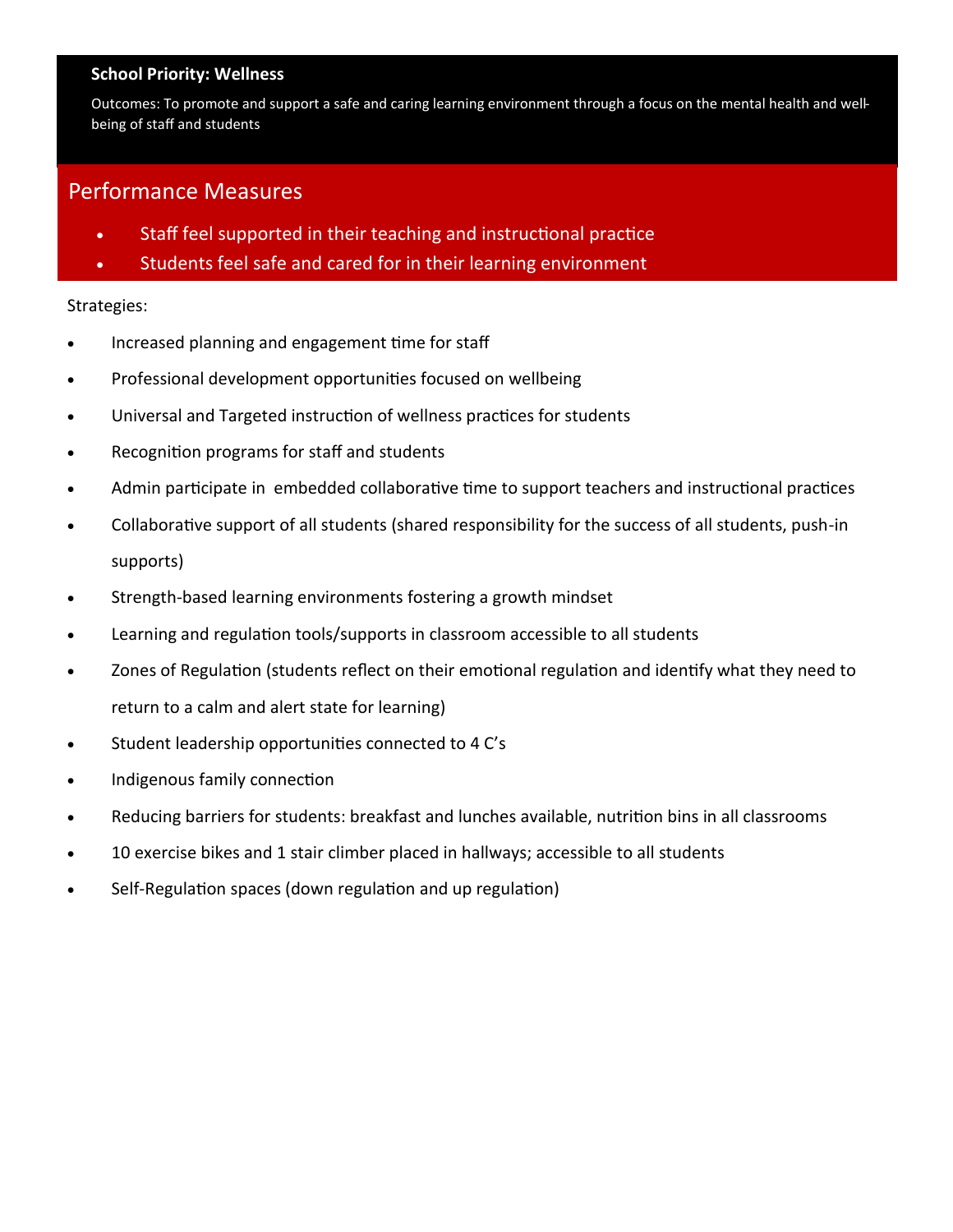**Accountability Pillar Results**

*<u>Ibertan</u>* 

#### **Accountability Pillar Overall Summary** 3-Year Plan - May 2020 School: 6451 Dr. Gerald B. Probe Elementary School

| <b>Measure Category</b><br>Safe and Caring Schools<br><b>Student Learning Opportunities</b> | <b>Measure</b>                                 | Dr. Gerald B. Probe Elem Sch    |                                   |                               | <b>Alberta</b>                  |                                   |                        | <b>Measure Evaluation</b> |                                                                                              |              |
|---------------------------------------------------------------------------------------------|------------------------------------------------|---------------------------------|-----------------------------------|-------------------------------|---------------------------------|-----------------------------------|------------------------|---------------------------|----------------------------------------------------------------------------------------------|--------------|
|                                                                                             |                                                | <b>Current</b><br><b>Result</b> | <b>Prev Year</b><br><b>Result</b> | <b>Prev 3 Year</b><br>Average | <b>Current</b><br><b>Result</b> | <b>Prev Year</b><br><b>Result</b> | Prev 3 Year<br>Average | <b>Achievement</b>        | <b>Improvement</b>                                                                           | Overall      |
|                                                                                             | <b>Safe and Caring</b>                         | 90.0                            | 89.9                              | 87.5                          | 89.4                            | 89.0                              | 89.2                   | Very High                 | <b>Maintained</b>                                                                            | Excellent    |
|                                                                                             | <b>Program of Studies</b>                      | 86.0                            | 86.1                              | 86.8                          | 82.4                            | 82.2                              | 82.0                   | Very High                 | <b>Maintained</b>                                                                            | Excellent    |
|                                                                                             | <b>Education Quality</b>                       | 95.0                            | 95.8                              | 93.5                          | 90.3                            | 90.2                              | 90.1                   | Very High                 | <b>Maintained</b>                                                                            | Excellent    |
|                                                                                             | <b>Drop Out Rate</b>                           | n/a                             | n/a                               | n/a                           | 2.7                             | 2.6                               | 2.7                    | n/a                       | n/a                                                                                          | n/a          |
|                                                                                             | High School Completion Rate (3 yr)             | n/a                             | n/a                               | n/a                           | 79.7                            | 79.1                              | 78.4                   | n/a                       | n/a                                                                                          | n/a          |
| Student Learning Achievement (Grades K-9)                                                   | <b>PAT: Acceptable</b>                         | n/a                             | n/a                               | n/a                           | 73.8                            | 73.6                              | 73.6                   | n/a                       | n/a                                                                                          | n/a          |
|                                                                                             | <b>PAT: Excellence</b>                         | n/a                             | n/a                               | n/a                           | 20.6                            | 19.9                              | 19.6                   | n/a                       | n/a                                                                                          | n/a          |
| Student Learning Achievement (Grades 10-12)                                                 | Diploma: Acceptable                            | n/a                             | n/a                               | n/a                           | 83.6                            | 83.7                              | 83.1                   | n/a                       | n/a                                                                                          | n/a          |
|                                                                                             | <b>Diploma: Excellence</b>                     | n/a                             | n/a                               | n/a                           | 24.0                            | 24.2                              | 22.5                   | n/a                       | n/a                                                                                          | n/a          |
|                                                                                             | Diploma Exam Participation Rate (4+ Exams)     | n/a                             | n/a                               | n/a                           | 56.4                            | 56.3                              | 55.6                   | n/a                       | n/a                                                                                          | n/a          |
|                                                                                             | <b>Rutherford Scholarship Eligibility Rate</b> | n/a                             | n/a                               | n/a                           | 66.6                            | 64.8                              | 63.5                   | n/a                       | n/a<br>n/a<br><b>Maintained</b><br><b>Maintained</b><br><b>Declined</b><br><b>Maintained</b> | n/a          |
| Preparation for Lifelong Learning, World of Work,<br>Citizenship                            | <b>Transition Rate (6 yr)</b>                  | n/a                             | n/a                               | n/a                           | 60.1                            | 59.0                              | 58.5                   | n/a                       |                                                                                              | n/a          |
|                                                                                             | <b>Work Preparation</b>                        | 85.9                            | 97.1                              | 90.1                          | 84.1                            | 83.0                              | 82.7                   | High                      |                                                                                              | Good         |
|                                                                                             | <b>Citizenship</b>                             | 80.2                            | 85.4                              | 83.2                          | 83.3                            | 82.9                              | 83.2                   | High                      |                                                                                              | Good         |
| <b>Parental Involvement</b>                                                                 | <b>Parental Involvement</b>                    | 73.0                            | 81.4                              | 82.2                          | 81.8                            | 81.3                              | 81.2                   | Low                       |                                                                                              | <b>Issue</b> |
| <b>Continuous Improvement</b>                                                               | <b>School Improvement</b>                      | 83.5                            | 77.9                              | 82.0                          | 81.5                            | 81.0                              | 80.9                   | Very High                 |                                                                                              | Excellent    |

#### **Highlights**

- Continuous Improvement, Safe and Caring Schools and Student Learning Opportunities have a "Very High" rating
- Preparation for Lifelong Learning, World of Work, and Citizenship have a "High" rating

#### **Challenges to Address**

- Increase parental involvement and satisfaction with opportunities to be involved in decisions about their child's education AND decisions at Dr. Probe School
- Increase parental satisfaction in feeling that their input into decisions at Probe was considered
- Maintaining ratings of "Very High"